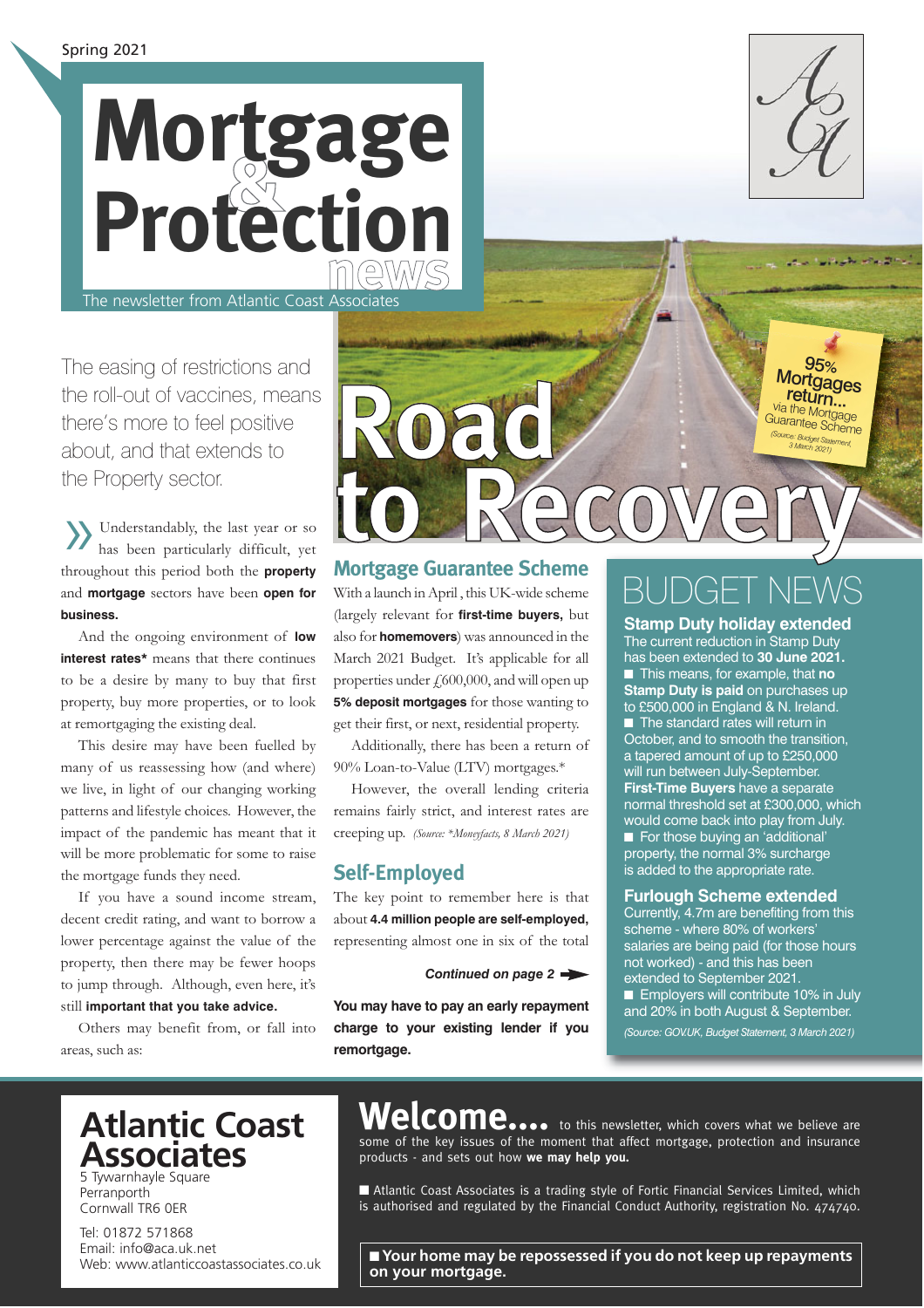# **Recovery** (contd)

#### *Continued from page 1*

workforce of around 28 million (of which 72% are in the private sector). *(Source: Office for National Statistics, Labour Force Survey, February 2021)*

Ultimately, lenders will not want to neglect (or penalise long-term) one-sixth of all earning workers, but this group has undoubtedly suffered over the last year or so.

The issue for lenders is that the income stream of the self-employed is less clear cut, and even more so in COVID times, meaning lenders want to:

■ see if they are currently trading, or if there was any reduction in their selfemployed income due to COVID-19.

■ hear if they're in receipt of the Self-Employment Income Support Scheme, or a Bounce Back Loan.

■ be told if any staff have been furloughed.

■ see more recent bank statements, as the latest accounts aren't now deemed enough.

In short, mortgage providers are looking for proof that the business is viable, and to understand how the pandemic has affected the work and income of the applicant.

#### **Furloughed workers**

The Furlough Scheme has **topped up the wages of over 11m workers** since its launch in March last year, and there are still around **4.7m** receiving help. This scheme will now run until the end of September.

Whilst this has delivered a vital income stream for many, different lenders have their own criteria with regard to assessing income and affordability for furloughed workers.

Some lenders, for example, won't accept

furlough income for their affordability assessment, or restrict the LTV offered, whilst others require that the applicant has either returned to work or has a fixed date to return. Furloughed applicants may also need to provide a letter from their employer confirming their basic salary, return to work date and any other terms of return.

#### **Where we can Help**

The problems faced in the marketplace have not been brought about by an economic crash, as in 2007/8, but by the initiatives undertaken to tackle the pandemic.

Basically, lenders want to lend, but it's more problematic to navigate a way through the lending criteria that's been set. This is not insurmountable, in most cases, and our professional advice can hopefully find a way through for you.

**Do get in touch to hear more.**

**You may have to pay an early repayment charge to your existing lender if you remortgage.**

■ **Your home may be repossessed if you do not keep up repayments on your mortgage.**

# Get PROTECTED NOW...

In 2019, in pre-COVID times, as many as 604,707 people died in the UK (that's more than 1 a minute). If this is not bad enough, in 2020 (as we encountered the pandemic) 690,439 died - an 85,732 increase! *(Source: Office for National Statistics, National Records Scotland, and Northern Ireland Statistics & Research Agency, actual 2019 figures & provisional 2020 data)*

#### **It'll never happen to ME!**

Many of us think we're invincible and will live a long life with few health problems.

That, hopefully, will be the case, but COVID has sadly shown us that many families have experienced personal loss, or know of people who have died. And, beyond that, are aware of some that have suffered badly and been off work long-term due to the effects of the virus.

Whilst restrictions will now be in place to factor COVID into insurance companies Protection products, it's not just COVID that you need to consider. In a normal year in 2019, 605,000 people still died from a multitude of ailments, such as cancer, heart diseases and dementia & Alzheimer's.

#### **Life Cover**

If you don't already have this in place, or want to revisit your policy, it's essential that you consider life cover to deliver the financial security for those you may leave behind.

If nothing else, you should look at having in place enough life cover to help pay off your mortgage to ensure your family doesn't also lose the roof over their head. In most cases, it also makes sense to have your policy 'written in Trust', which should ensure a swifter payout to your beneficiaries.

#### **Other Protection insurances**

Imagine that you didn't die, but suffered a

serious illness, injury, or mental health issue which meant you were unable to work (and earn an income) for a long period.

Whilst you may initially receive good financial support from your employer (and less so from the state), it's sensible to check if that's the case, and for how long.

It's for this reason that there are also **Income Protection** and **Critical Illness Cover** policies on offer.

**The wide range of product options, and value-added support are improving all the time, so it's vital that you take advice. As with all insurance policies, terms, conditions and exclusions will apply.**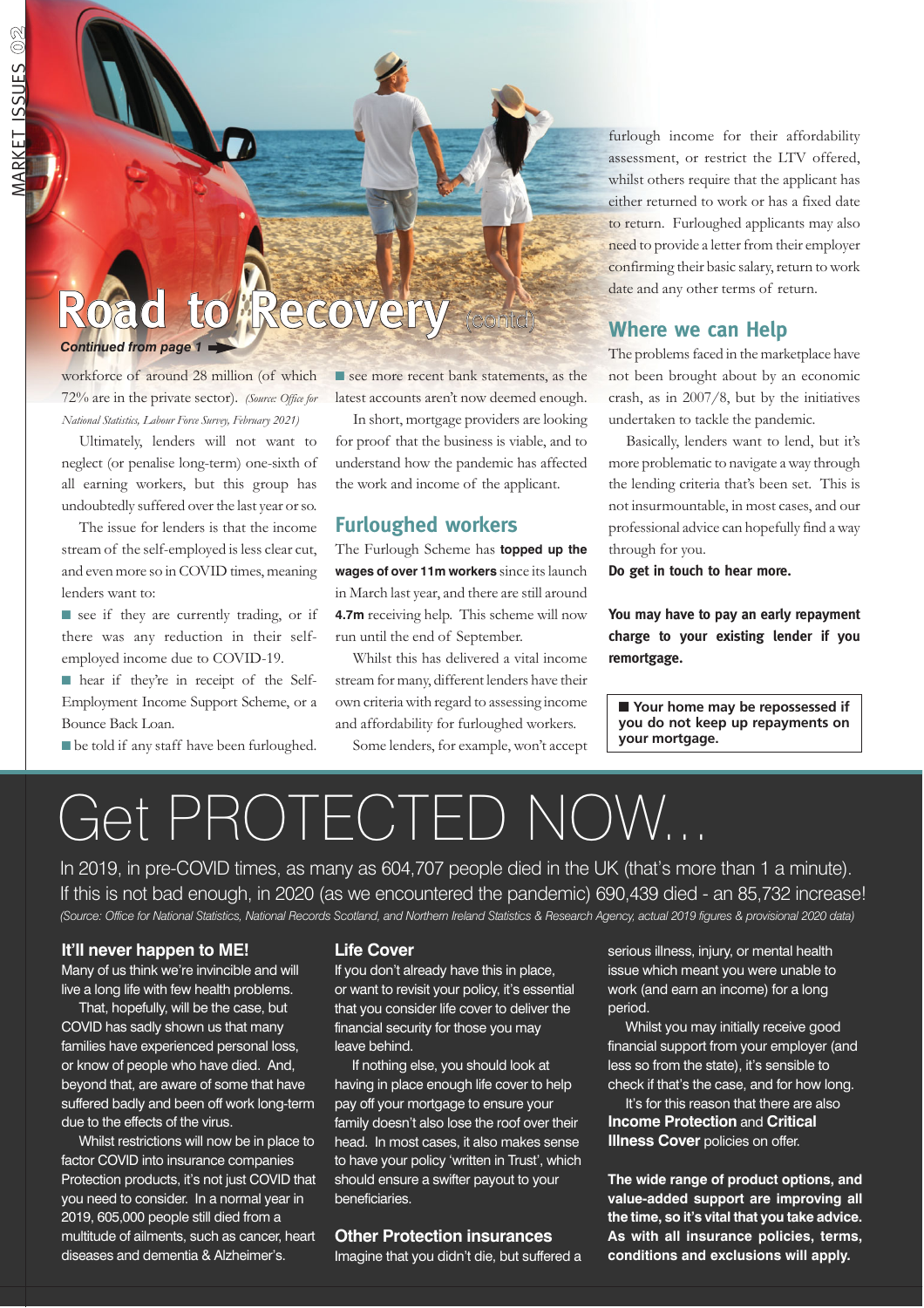# **Always there**

Despite 2020 being a year where, at times, it seemed like the UK was closed for business, **676,500** mortgage deals were still taken up for property purchases, and **1,681,600** remortgages (or product transfers) were processed. *(Source: \*UK Finance, Household Finance Review, March 2021)*

»The pandemic also threw up different ways of doing business, and for some clients, Zoom and Teams video meetings may be their preferred way forward.

Whilst there are still numerous bottlenecks in the mortgage application process for us to navigate, some of those processes have been improved by better use of technology across the board, which again should pay dividends in the future.

Although many have suffered financially, a sizeable number would have become unwitting savers (through no work travel, no restaurants, no overseas holidays, etc), which could be used for a deposit or to help reduce the amount of loan borrowed.

#### **Don't sit on an SVR**

One key piece of advice - unless there are mitigating circumstances - is not to remain on your lender's Standard Variable Rate (SVR) once you come to the end of your deal period.

As the following shows, your monthly payments could be substantially more! Yet, despite those larger payments, at least 1.2m residential mortgage borrowers, and possibly as many as 2m, are still on an SVR. *(Source: UK Finance, June 2020 statistics)*

#### **2-year Average Fixed Rate = 2.57% 5-year Average Fixed Rate = 2.75% Standard Variable Rate (SVR) = 4.41%**

And, whilst rates are creeping up, do consider that these are the average rates. You might be able to secure deals that are around 1%-1.5% less. However, the best rates are for those that, for example, require a Loan-to-Value of 60% of less, and are remortgaging. *(Source: Moneyfacts, 26 February 2021)*

# Check your **Credit Rating**

Not being on the Electoral Register, or missing paying a monthly mobile phone bill can work against you, so do check and resolve any issues.

A credit score is designed to try to predict your future behaviour. So, those with a poor score may suffer, as can others who have no credit history at all!

Make sure you check your rating at one (or some) of the following:

- **Checkmyfile** Tel: 0800 086 9360 *(it brings together rating agency results)* www.checkmyfile.com
- **Experian** Tel: 0800 013 88 88 www.experian.co.uk

■ **Equifax** - Tel: 0800 014 2955 www.equifax.co.uk ■ **TransUnion** - Tel: 0330 024 7574

#### www.transunion.co.uk

As every lender has its own 'perfect customer' profile, a rejection from one isn't necessarily a rejection from all. By talking to us we'll have a better feel for items which may score you down and where you might get a more favourable response for credit.

#### **Stamp Duty**

Currently, with no stamp duty being paid on residential purchases up to  $f$ , 500,000, that means there's a potential maximum saving of £15,000. In Q4 2020, 92% of all first-time buyers didn't pay any stamp duty, nor did 76% of homemovers.\* With the extension to June 2021 for the £500,000 threshold, and then up to  $f250,000$  until September, it might be something to consider.

#### **Additional hand-holding**

Whatever your situation is, we'll take a view of the wider marketplace rather than just what's on offer from one high street lender.

We will also endeavour to reduce the hassle of filling out forms and applications.

Plus, we can discuss the type of **Insurance Protection** that would be affordable and a suitable choice for your needs and circumstances. Ideally, to protect both your mortgage debt and your income stream(s).

**Irrespective of whether you are new to property buying and protection insurance cover, or an old hand, do get in touch to see how we can help.**

**You may have to pay an early repayment charge to your existing lender if you remortgage.**

■ **Your home may be repossessed if you do not keep up repayments on your mortgage.**

### BUDGET NEWS

#### **Self-Employment Income Support Scheme extended**

This scheme will now run until September 2021, and encompass a fourth and fifth Grant payout. ■ So far, it has supported 2.7m people, and due to the timing of filing 2019-20 Self-Assessment tax returns, an additional 600,000 self-employed may now be eligible for support.

■ The fourth Grant payout will cover the February to April period, and will be worth 80% of three months' average trading profits. It would be paid in a single instalment and capped at £7,500 in total.

■ The fifth Grant would cover the May to September period, with the payout being determined by a turnover test.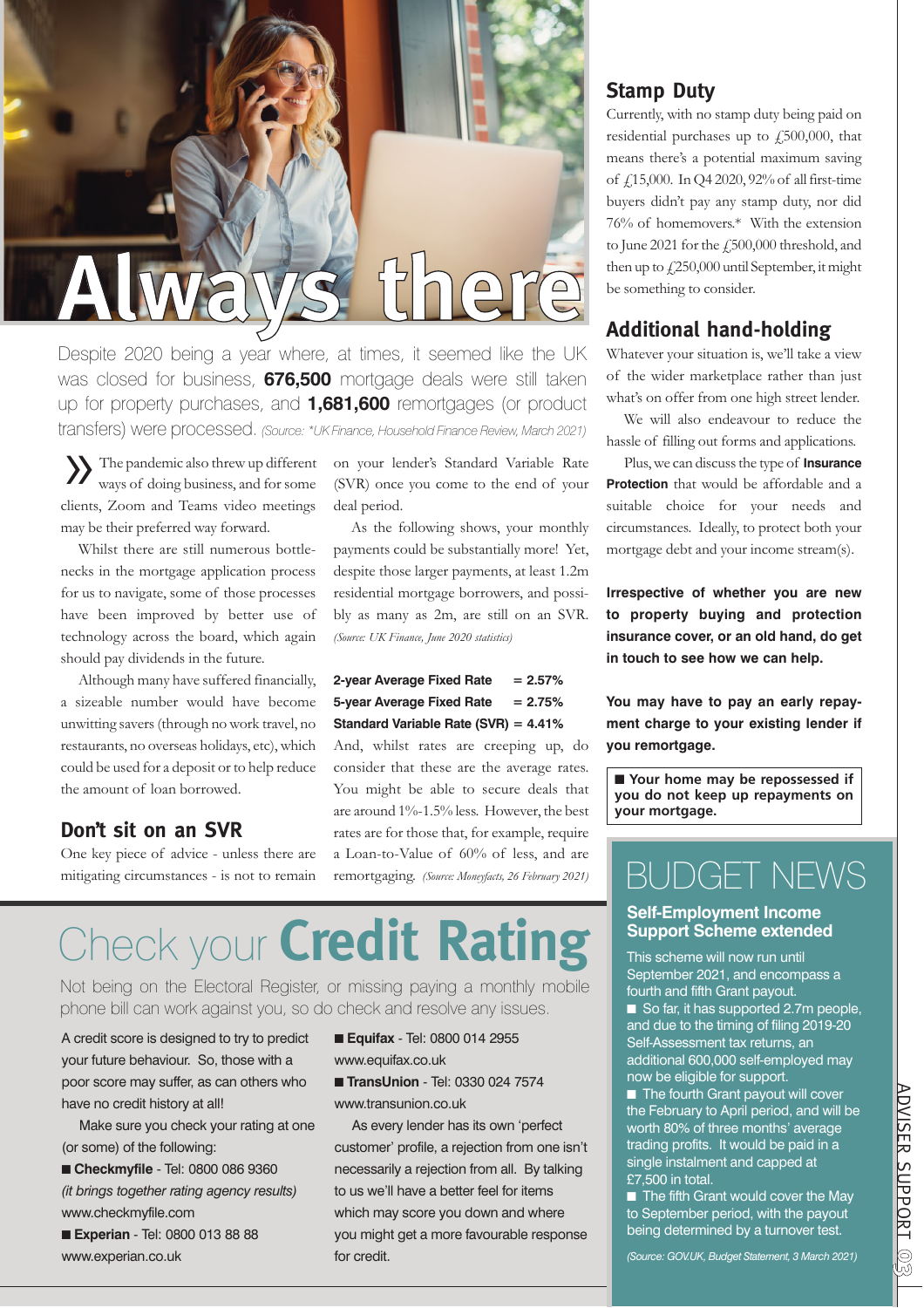# **Return of 95% MORTGAGE...**

In the March 2021 Budget, the Chancellor announced the re-introduction of a **Mortgage Guarantee Scheme** to help buyers who only have a small deposit.

»This initiative should deliver reassurance to lenders, as the Government will compensate the mortgage lender for a portion of any net losses suffered in the event of repossession. The guarantee will apply down to 80% of the purchase value of the property (with the lender taking a small share of this overall risk, above the 80% level).

The benefit of this governmental support is that it'll give confidence to lenders to offer mortgage deals to those with a small deposit. This enables the return of 95% Loan-to-Value (LTV) mortgages, which virtually disappeared in the early stages of the pandemic, and will help to move more from Generation Rent to Generation Buy.

Additionally, this UK-wide scheme (with a  $f<sub>1</sub>600,000$  property price limit) is **not just restricted to First-Time Buyers** or **new-build homes,** markedly increasing the number of people for whom the scheme may be of interest. Particularly, when you consider that, according to Rightmove, around 86% of current properties up for sale fall under the £,600,000 threshold. *(Source: Rightmove, March 2021)* 

The scheme will launch across the UK in April (and is planned

### THE KEY RULES

■ The property must be purchased for £600,000 or less, and must be your primary residence (ie not a second home or buy-to-let property).

- Have a Loan-to-Value of between 91-95%.
- Be a repayment mortgage and not interest-only.

■ Be taken out by an individual, or individuals, rather than an incorporated company.

■ As with normal mortgage lending, you will still need to meet certain criteria, such as income verification, credit worthiness and affordability.

to run until December 2022). It's similar to the previous Help-to-Buy mortgage guarantee scheme, which closed to new loans at the end of 2016, a policy the Treasury said 'reinvigorated the market for lending at up to 95% LTV'.

#### **What it means for the borrower**

From the borrower's perspective it won't be that different to getting a normal mortgage. For example, you might put down a 5% deposit and then borrow the remaining 95% in the form of a mortgage loan from the chosen lender.

For lenders, they'll see that providing funds to borrowers with small deposits carries less risk. However, the lender will have to 'buy' the guarantee and the Government has given lenders the freedom to set their own interest rates, so there are no guarantees that you'll get an attractive rate.

#### **Plus - it's not the only route forward...**

The scheme may have a positive effect on property prices (or, at least, lessen any price falls), which means it should deliver greater confidence throughout the housing sector. Albeit any property price rise may adversely affect the very group it's largely designed to support - the First-Time Buyer.

However, increased confidence in the marketplace should result in greater enthusiasm from lenders to offer more regular mortgage deals that only require a 5-10% deposit.

For some, there's also the possibility of support from the Bank of Mum & Dad (plus Grandparents), which could enable some borrowers to gain access to the better rates on offer, by providing a larger deposit.

**As we are working with these issues day-in/day-out, we fully understand the options on offer, and how to best navigate them, so please get in touch.**

■ **Your home may be repossessed if you do not keep up repayments on your mortgage.**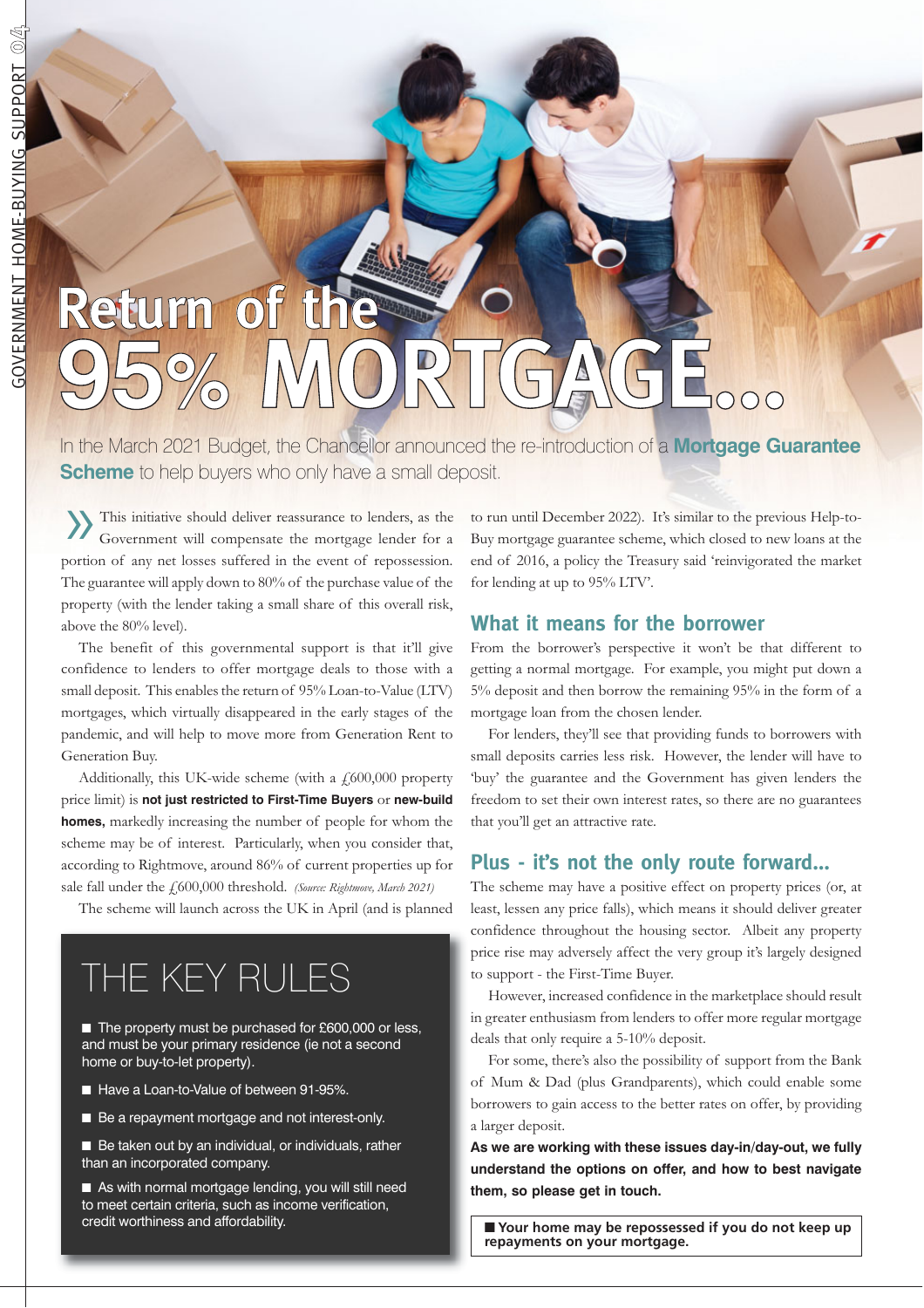# **House rules**

Even though it's a difficult economic environment, with ongoing tenant payment concerns, there is still much out there for **Landlords** to be positive about.

The Buy-to-Let sector saw its highest purchase activity in Q4 2020, since Q1 2016, with 22,500 loans taken out. Whilst much of this would have been driven by the reduction in Stamp Duty, there is some anecdotal evidence that Buy-to-Let house purchases may remain robust, with landlords expecting a return to 'normal' as the vaccine programme rolls out.

Additionally, the extension of both the Stamp Duty reduction and Furlough scheme can only help matters. With the latter possibly allaying some fears over facing missed rental payments. *(Sources: UK Finance, Household Finance Review & Paragon comment, March 2021)*

#### **Regional trends**

Tenant demand reached a 5-year high during the final quarter of 2020, with nearly a third reporting increased levels. Although there were strong regional differences, such as 10% of landlords saying there was increased demand in London, and 58% said the same for the South West. *(Source: Paragon, February 2021)*

As for the average monthly rental income, this is still holding up across the UK, at  $f$ , 984 (up 3% year-on-year). Ten of the 12 regions showed an increase, with the exception of Northern Ireland and Greater London - albeit the average rental value for the latter was still  $f$ , 1,572 vs. an average of  $f$ ,840 for the rest of the UK (exc. London).

But for Greater London that figure was down 4.7% year-on-year - partly a reflection of how people currently want to live within a different property setting, and with many people not going into the workplace. *(Source: HomeLet Rental Index, February 2021)*

#### **Consider your Remortgaging options...**

As set out above, we've seen a recent surge to purchase new properties ahead of the end of the Stamp Duty reduction, initially planned for 31 March (now extended), despite the fact that Landlords still have to pay the 3% surcharge.

Ironically, it was this same surcharge that resulted in a higher volume of purchases ahead of its introduction back in April 2016, with a 5-year fixed rate being a preferred route for many. Five years on, lots of those deals have now been remortgaged (or will be). Whilst interest rates are edging up, the average 5-year fixed rate Buy-to-Let deal in March 2021 was still 3.41%, against 4.04% back in March 2016. So, if your deal period has come to an end, or if you simply want to see what's on offer, do get in touch. *(Source: Moneyfacts, March 2021)*

Alternatively, you may be looking at other rental options, such as different regions, or looking at holiday lets. Although, as ever, there remains the fairly strict lending criteria, made even more so by the impact of COVID. For example, some lenders will now want to know if you've utilised support schemes such as the Self-Employment scheme, Bounce Back loans, or furloughed any staff.

**So, do talk to us to see if we can identify (and hopefully secure) the most suitable deal for your needs.**

**There is no guarantee that it will be possible to arrange continuous letting of the property, nor that the rental income will be sufficient to meet the costs of the mortgage.**

**The value of your Buy-to-Let property and income from it can go down as well as up. You may also require advice on the legal and tax issues.**

**The Financial Conduct Authority does not regulate legal and taxation advice, and most Buy-to-Let mortgages.**

**HM Revenue & Customs practice and the law relating to taxation are complex and subject to individual circumstances and changes which cannot be foreseen.**

**You may have to pay an early repayment charge to your existing lender if you remortgage.**

■ **Your property may be repossessed if you do not keep up repayments on your mortgage.**